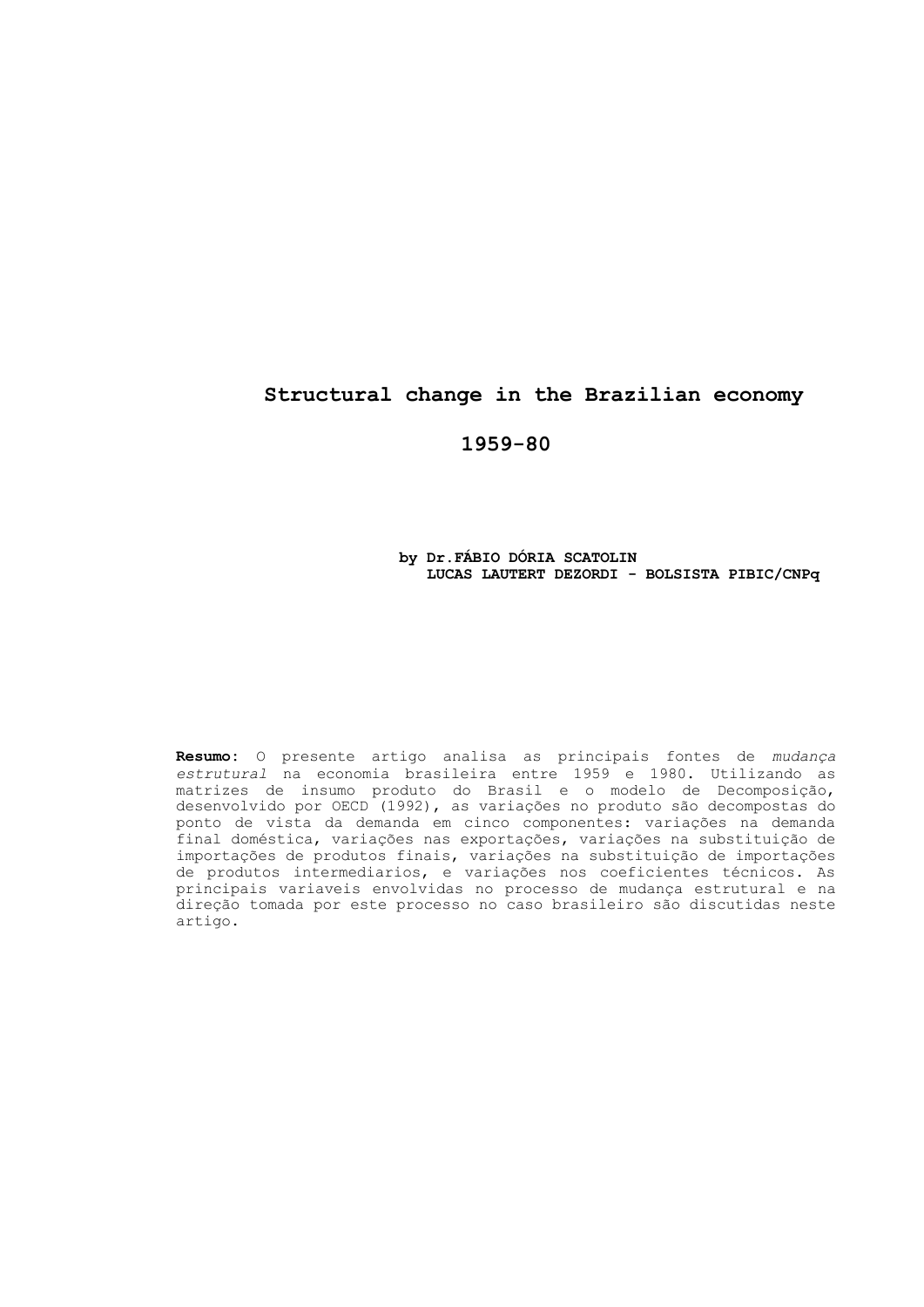### **1 Introduction**

This paper uses a decomposition technique in order to examine the main sources of structural change of the output in the Brazilian economy from late 1950s to the 1980s. The change growth is decomposed into changes due to the five demand components: domestic final demand, exports, imports of final products, imports of intermediate inputs, and input-output coefficients.

This technique can help to analyse at least three central questions related to the process of structural change in the Brazilian economy:

a) What were the main engines of change of the Brazilian economy in the period 1959 to 1980?

b) Where were the importance of the domestic final demand and exports for growth in the same period?

c) What were the main direction taken by the industry in this process?

The paper is divided into five sections. After this introduction the second section describes the basic mathematical decomposition model used in this article. The third section analyses the main sources of structural change of the Brazilian economy between 1959 and 1980. In the fourth section, the main direction of the Brazilian economy between 1959 and 1980 are considered. Finally, in the conclusion the main finding of the paper are summarised

## **2 Structural change and the methodology: the share accounted by each sector in Brazilian real output**Erro! Indicador não definido.

Unlike exercises that deal with growth and employment, where the main sources of change were decomposed into their main components, and examined in terms of their absolute growth (annual average growth rate), this paper concerns itself with changes in the relative shares of each sector in output. The model used is known as Deviation model (see Scatolin 1994). The basic aim of this model is to examine deviation from balanced growth in a historical perspective. In a hypothetical balanced growth, all sectors grow at the same rate, equal to the growth rate of the total output growth of the economy. In this hypothetical situation there are no structural changes, with the sectors maintaining the same share in the total output. The aim of the model is to measure the *deviation* from balanced growth.

Defining  $\bullet$  0as the ratio of output of the comparative year  $(X_2 0)$  to that of the base year  $(X_1 0)$  and, defining: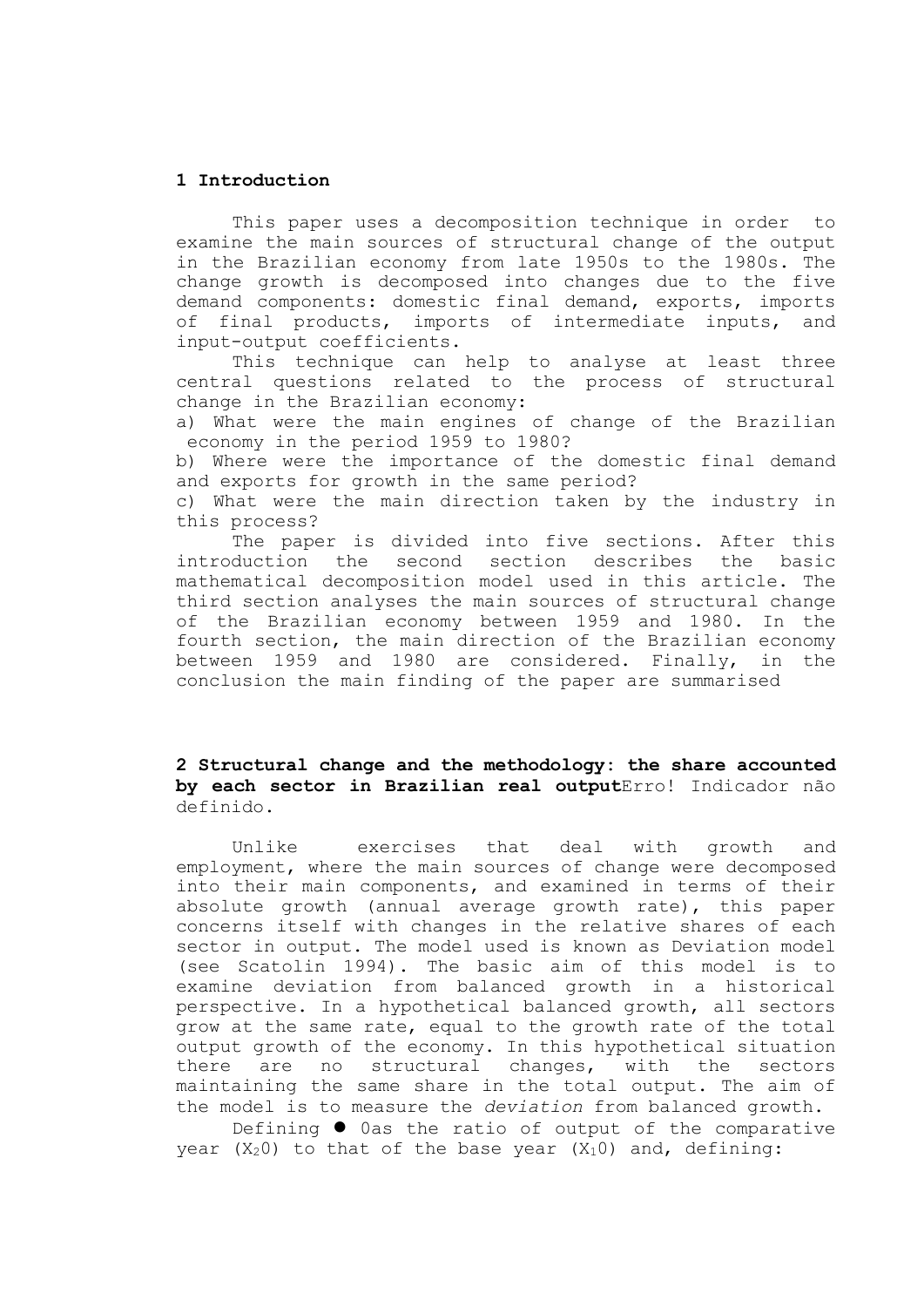#### $\delta X = X_2 - \lambda X_1$ **Erro! Indicador não definido.**

Which measures the deviation between the comparative-year production and the balanced growth production. Balanced growth production  $X_{^{BG} \, 0}$  is defined as:

**Erro!** Indicador não definido. $X_{BG} = \lambda X = (I - \hat{u}A)^{-1}$  • ( $\hat{u}\lambda F +$  $\lambda E$ )

This equation shows that, because of the linearity of the input-output model and because of its constant structural coefficients, if all the elements of domestic final demand and exports grew at the same rate, gross output would also increase at the same rate in all sectors and the output composition would not change (OECD 1992:116).

Then, as in the case of the decomposition of the sources of growth, the deviation from balanced growth in output can be decomposed into:

The deviation from proportional growth in output sector i becomes the sum of five sets of structural change. Total output change in sector i can be decomposed into its sources by category of demand as:  $\delta$ X=R2 ${{\hat{u}_2}^{\tilde{r}}} \delta$ F+R2 $\delta$ E+R2 $A{{\hat{u}}^{\tilde{r}}} \delta$ D1+R2 $A{{\hat{u}}^{\text{w}}} \delta$ W1+R2 ${{\hat{u}_2}^{\text{w}}} A$ A $\lambda$ X1

 $\delta Xi = \sum_j \Gamma_{ij2} \hat{u}_j^f$   $\delta F$  0 = Domestic demand expansion (DD) *+*  $\sum_i$  $r_{i,i2}$  $\delta$  $E_i$  $0$  = Export expansion (EE)

+  $\sum_j \sum_{j \geq 2} \lambda u_j^f \lambda F_{j1}$  0= Import substitution of final goods ( $i s^f$ 0)

*+*  $\sum_j \Gamma_{ij2} \Delta u_j^{\nu} \lambda W_{j1}$  0= Import substitution of intermediate goods( *w is* 0)

*+*  $\sum_j \Gamma_{ij2} \Delta u_j^W \lambda W_{j1} 0$  = changes in input output coefficients (IO)

### **3 Structural change in the brazilian economy: Main results**

The introduction of new blocks of industries together with new investments in infrastructure from the 1950s onwards, promoted a real **structural change** in the Brazilian economy with positive repercussions on the Brazilian structure of the economy.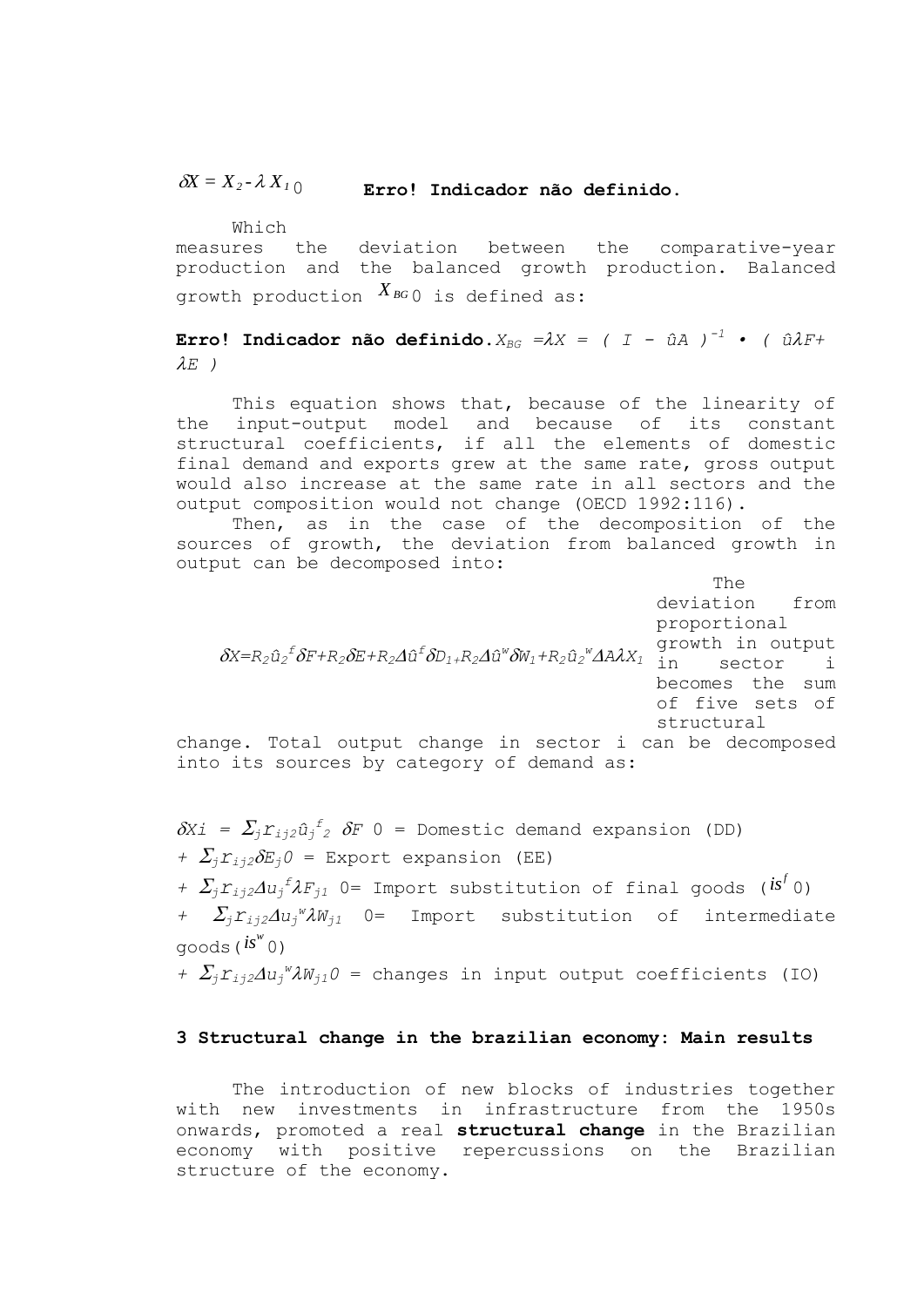Tables 1 (1959-1980) and 2 (1970-1980) show the results of the deviation decomposition analysis for the main sectors that gained or lost share during these two decades of strong structural change in the Brazilian economy. The results are presented as percentages of the change in the total output, with the last column summarising the separate factors for each sector.

At sectoral level, primary and light industry were the only groups to lose shares in the output during the 1960s and 1970s. Heavy industry and nontradable whose shares increase by 20.61 appropriated all this loss. This result also confirms that the growth of heavy industry was the main force responsible for the structural change in the Brazilian economy during this period. Within heavy industry, the main "slices" were appropriated firstly, by chemical (6.5%), secondly, by transport (4.9%), and thirdly, by electrical (3.4%). The contribution of the nontradable sector was insignificant for the changes, appropriating only 0.65 points.

|                                                                                                                                                                |                                                                      | Sources of Change                                                                            |                                                                         |                                                                         | Real gross<br>output share                                                     |
|----------------------------------------------------------------------------------------------------------------------------------------------------------------|----------------------------------------------------------------------|----------------------------------------------------------------------------------------------|-------------------------------------------------------------------------|-------------------------------------------------------------------------|--------------------------------------------------------------------------------|
| Sectors                                                                                                                                                        | ΕE                                                                   | DD                                                                                           | IS                                                                      | IO                                                                      | change<br>(% points)                                                           |
| PRIMARY                                                                                                                                                        |                                                                      |                                                                                              |                                                                         |                                                                         |                                                                                |
| 1 Agriculture<br>2 Mining                                                                                                                                      | $-1.06$<br>0.24                                                      | $-13.75$<br>$-0.12$                                                                          | 2.00<br>$-0.11$                                                         | 2.93<br>0.31                                                            | $-9.88$<br>0.32                                                                |
| LIGHT INDUSTRY                                                                                                                                                 |                                                                      |                                                                                              |                                                                         |                                                                         |                                                                                |
| 3 Wood products<br>Paper & pulp<br>4<br>5 Printing<br>6 Leather<br>7 Textiles<br>8 Clothes & foot.<br>Food, bev. tob.<br>9<br>Other indust.<br>10 <sup>1</sup> | 0.15<br>0.22<br>0.03<br>$-0.03$<br>0.23<br>0.05<br>$-1.68$<br>0.05   | $-0.22$<br>$-0.54$<br>$-0.59$<br>$-0.30$<br>$-5.85$<br>$-1.00$<br>$-9.28$<br>$-0.49$         | 0.04<br>0.15<br>0.07<br>0.09<br>0.10<br>0.00<br>2.76<br>0.09            | $-0.40$<br>0.05<br>0.54<br>0.11<br>1.57<br>0.00<br>2.62<br>0.39         | $-0.43$<br>$-0.12$<br>0.06<br>$-0.12$<br>$-3.95$<br>$-0.94$<br>$-5.57$<br>0.03 |
| HEAVY INDUSTRY                                                                                                                                                 |                                                                      |                                                                                              |                                                                         |                                                                         |                                                                                |
| 11 Non metal<br>12 Metal prod.<br>13 Machinery<br>14 Electrical<br>15 Transport<br>16 Rubber<br>17 Chemicals<br>18<br>Pharmaceutical<br>19 Plastics            | 0.14<br>1.08<br>0.22<br>0.56<br>1.29<br>0.18<br>0.27<br>0.05<br>0.03 | $-0.11$<br>$-0.95$<br>$-1.23$<br>0.86<br>$-0.10$<br>$-1.10$<br>$-1.94$<br>$-0.08$<br>$-0.31$ | $-0.16$<br>1.92<br>0.83<br>0.37<br>1.23<br>0.02<br>2.40<br>0.05<br>0.04 | 0.44<br>$-0.32$<br>1.15<br>1.66<br>2.54<br>1.78<br>5.78<br>0.63<br>0.75 | 0.30<br>1.73<br>0.97<br>3.45<br>4.96<br>0.87<br>6.51<br>0.65<br>0.50           |
| NONTRADABLE                                                                                                                                                    |                                                                      |                                                                                              |                                                                         |                                                                         |                                                                                |
| 20 Electricity<br>21 Public utilit.                                                                                                                            | 0.03<br>0.03                                                         | $-0.20$<br>0.36                                                                              | 0.09<br>0.04                                                            | 0.48<br>$-0.24$                                                         | 0.40<br>0.18                                                                   |

Table 1: Main Sources of deviation of Brazilian economy, 1959-1980, as Proportion of Total Output Growth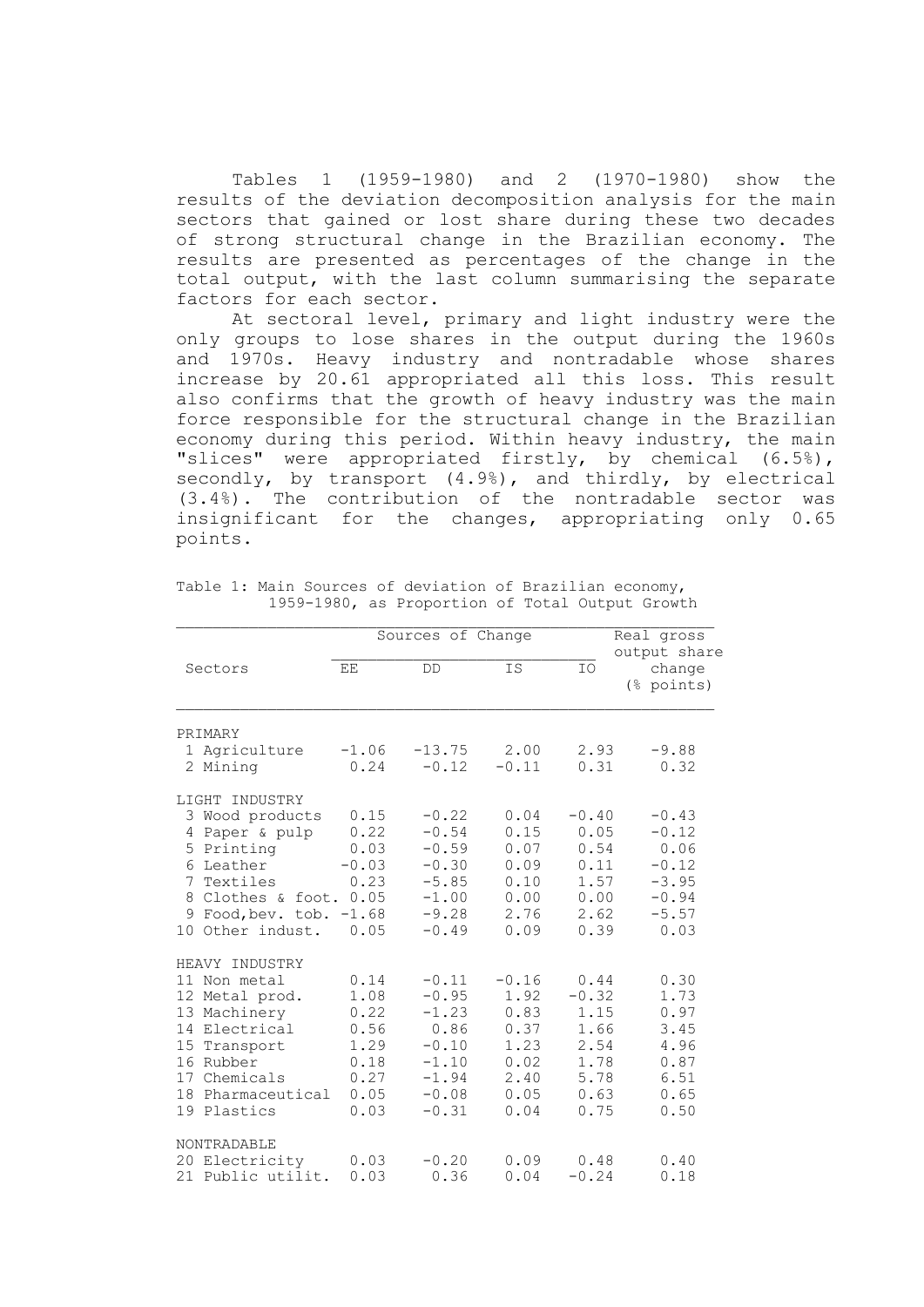| 22 Construction     | 0.06    | 1.54     | 0.03    | 0.20  | 1.82     |
|---------------------|---------|----------|---------|-------|----------|
| 23 Trade, transport | 0.02    | $-3.81$  | 1.31    | 1.22  | $-1.26$  |
| 24 Services         | 0.27    | $-3.38$  | 0.40    | 2.22  | $-0.50$  |
| Total               | 2.44    | $-42.59$ | 13.72   | 26.43 | 0.00     |
| Primary             | $-0.82$ | $-13.87$ | $-1.89$ | 3.24  | $-9.56$  |
| Light               | $-0.97$ | $-18.27$ | 3.30    | 4.89  | $-11.05$ |
| Heavy               | 3.82    | $-4.95$  | 6.67    | 14.41 | 19.95    |
| Nontradable         | 0.40    | $-5.50$  | 1.87    | 3.88  | 0.66     |

Source: 1959 and 1980 Brazilian Input-output tables. Notes: Decomposition of changes in real output share. Average of Laspeyres and Paasche indexes. EE = export expansion.

DD = domestic demand expansion.

IS = import substitution.

IO = technical coefficients.

i<br>L

The main source of the decrease in the share of the primary sector was the final domestic demand (-13.87%). This result was possibly due to the low income elasticity of demand for agricultural and food products. The same pattern was observed in Kubo's (1984) analysis of eight semiindustrial and industrialized economies<sup>25</sup> with every economy presenting a relative decline in the primary sector. The agriculture and food industry also lost shares in the export sector because of the diversification of Brazilian exports.

Changes in the input-output coefficient and in import substitution were the main sources of the structural change in the total economy, the two other factors playing a minor role. Increasing internal linkages among the main sectors seem to explain these changes.

The next table (2) shows only the last phase of structural change, i.e the decade of the 1970s. In this decade, the structural change showed less "imbalance" than occurred in the overall period from 1959 to 1980. The light industries and agriculture continued to lose their share, but not only to heavy industry, but also to the nontradable sector, mainly to construction sector, and to a lesser extent to services.

Within light industry, only food, beverage, tobacco and textiles sectors significantly decreased their shares in the period. In contrast wood, leather, printing and others increased their shares slightly. Within heavy industry, transport, chemical, electrical and machinery again were the main sectors to increase their share in the decade.

The average annual output growth measure and the relative share measure complement each other describing the **extent** of Brazilian structural change. Moreover, these

<sup>&</sup>lt;sup>25</sup>Korea, Taiwan, Japan, Turkey, Mexico, Colombia, Israel and Norway.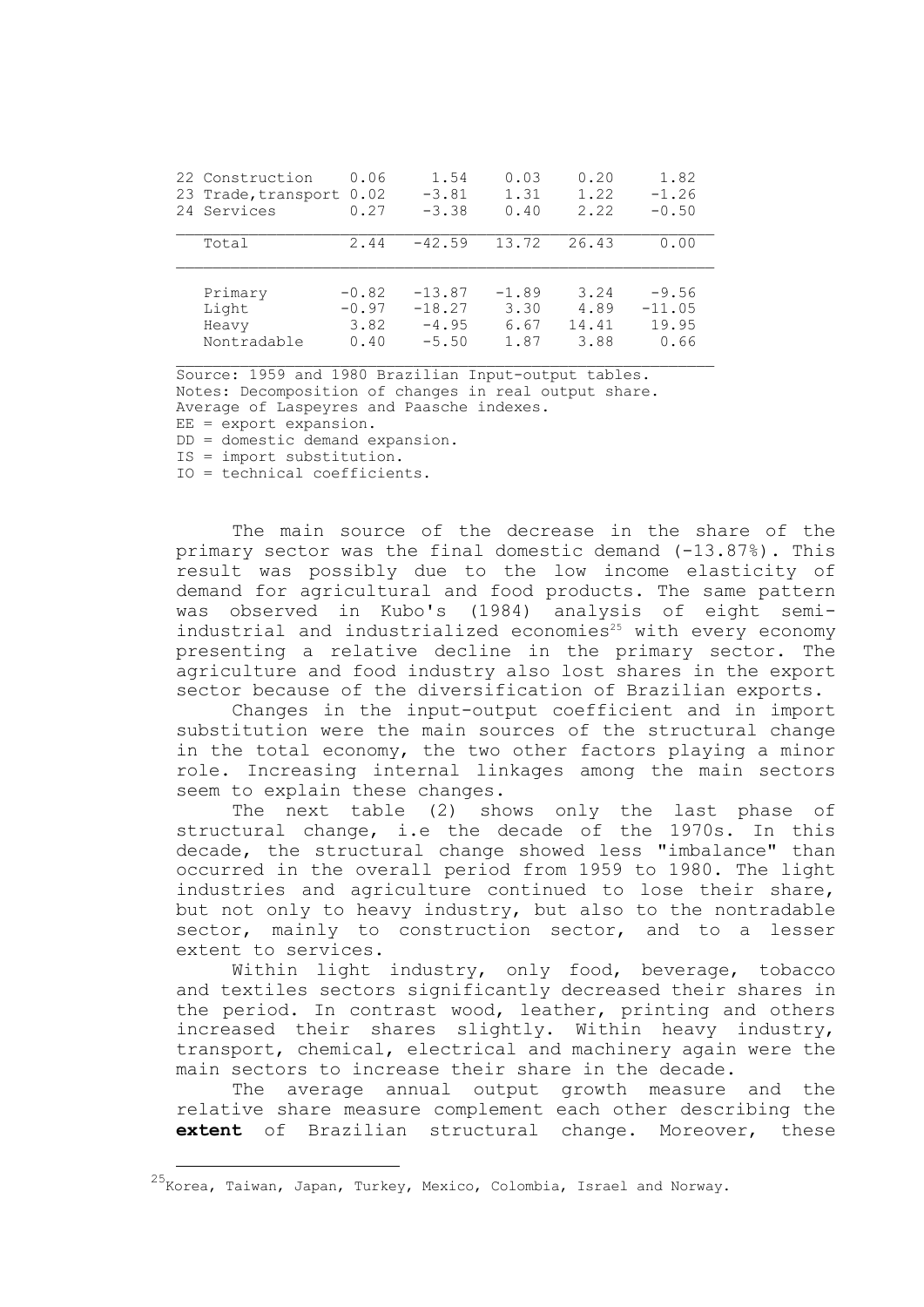measures provide important information about the **direction** taken by Brazilian industrialization since the mid-1950s.

Table 2: Main Sources of deviation of Brazilian economy, 1959-1980, as Proportion of Total Output Growth

|                          |                        |                | Sources of Change |         |         | Real gross<br>output share |
|--------------------------|------------------------|----------------|-------------------|---------|---------|----------------------------|
| Sectors                  | $\mathop{\mathbf{EE}}$ | $\mathsf{DD}$  | ISf<br>ISw        | IO      |         | change (% points)          |
|                          |                        |                |                   |         |         |                            |
| PRIMARY                  |                        |                |                   |         |         |                            |
| 1 Agriculture-0.86 -3.97 |                        |                | 0.18              | $-0.40$ | $-0.39$ | $-5.44$                    |
| 2 Mining                 | 0.12                   | $-0.01$        | $-0.08$           | $-0.80$ | 0.59    | $-0.18$                    |
| LIGHT INDUSTRY           |                        |                |                   |         |         |                            |
| 3 Wood                   | $-0.13$                | $-0.07$        | 0.03              | $-0.03$ | 0.43    | 0.24                       |
| 4 Paper                  | 0.21                   | $-0.26$        | 0.02              | 0.09    | $-0.34$ | $-0.28$                    |
| 5 Printing               | 0.04                   | 0.18           | 0.01              | $-0.02$ | $-0.12$ | 0.09                       |
| 6 Textiles               | $-0.38$                | $-3.78$        | 0.04              | $-0.02$ | 2.41    | $-1.73$                    |
| 7 Clothes                | 0.10                   | $-0.81$        | 0.01              | 0.00    | 0.02    | $-0.67$                    |
| 8 Leather                | 0.00                   | $-0.17$        | 0.01              | $-0.01$ | 0.21    | 0.04                       |
| 9 Food, bev,             | $-0.67$                | $-6.75$        | 0.00              | $-0.06$ | 2.22    | $-5.26$                    |
| 10 Other                 | 0.33                   | $-0.19$        | 0.33              | $-0.08$ | $-0.16$ | 0.24                       |
| HEAVY INDUSTRY           |                        |                |                   |         |         |                            |
| 11 Non-metal             | 0.07                   | $-0.03$        | 0.03              | 0.01    | 0.25    | 0.33                       |
| 12 Metal                 | 0.71                   | $-1.74$        | 0.60              | 0.40    | 0.56    | 0.53                       |
| 13 Machinery             | 0.28                   | $-1.33$        | 0.74              | 0.06    | 1.62    | 1.37                       |
| 14 Electrical            | 0.44                   | 0.38           | 0.50              | $-0.28$ | 0.43    | 1.48                       |
| 15 Transport             | 1.30                   | $-1.07$        | 0.22              | $-0.27$ | 2.14    | 2.32                       |
| 16 Rubber                | 0.12                   | $-0.55$        | 0.03              | $-0.04$ | 0.65    | 0.22                       |
| 17 Chemicals             | 0.19                   | $-1.26$        | 0.75              | 0.19    | 1.46    | 1.33                       |
| 18 Pharmaceut.           | 0.03                   | $-0.60$        | 0.01              | 0.04    | 0.17    | $-0.35$                    |
| 19 Plastics              | 0.07                   | $-0.35$        | 0.04              | $-0.03$ | 0.97    | 0.70                       |
| NONTRADABLE              |                        |                |                   |         |         |                            |
| 20 Electricity 0.06      |                        | $-0.59$        | 0.05              | $-0.03$ | 1.63    | 1.11                       |
| 21 Public util.0.00      |                        | 0.02           | 0.00              | 0.00    | 0.10    | 0.12                       |
| 22 Construct.            | 0.12                   | 0.37           | 0.01              | $-0.02$ | 2.65    | 3.14                       |
| 23 Trade tran.-0.98      |                        | 13.66          | $-0.03$           | $-0.51$ | 1.35    | $-0.86$                    |
| 24 Services              | 0.27                   | 6.14           | $-0.08$           | $-0.28$ | $-4.52$ | 1.53                       |
| Total                    |                        | $3.40 - 19.08$ | 3.47              | $-2.13$ | 14.34   | 0.00                       |
| Primary                  | $-0.74$                | $-3.98$        | 0.10              | $-1.20$ | 0.20    | $-5.62$                    |
| Light                    |                        | $-0.48 -11.85$ | 0.51              | $-0.19$ | 4.68    | $-7.34$                    |
| Heavy                    | 3.20                   | $-6.54$        | 2.92              | 0.09    | 8.25    | 7.92                       |
| Nontradable 1.43         |                        | 3.29           | $-0.06$           | $-0.83$ | 1.22    | 5.04                       |
|                          |                        |                |                   |         |         |                            |

Source: 1970 and 1980 Brazilian Input-output tables. Note: Decomposition of annual average growth rates of Laspeyres and Paasche indexes. Average annual growth rate computed as 1/n (ln X2/X1). EE = export expansion. DD = domestic demand expansion. ISf = import substitution of final goods. ISw = import substitution of intermediate goods. IO = technical coefficients.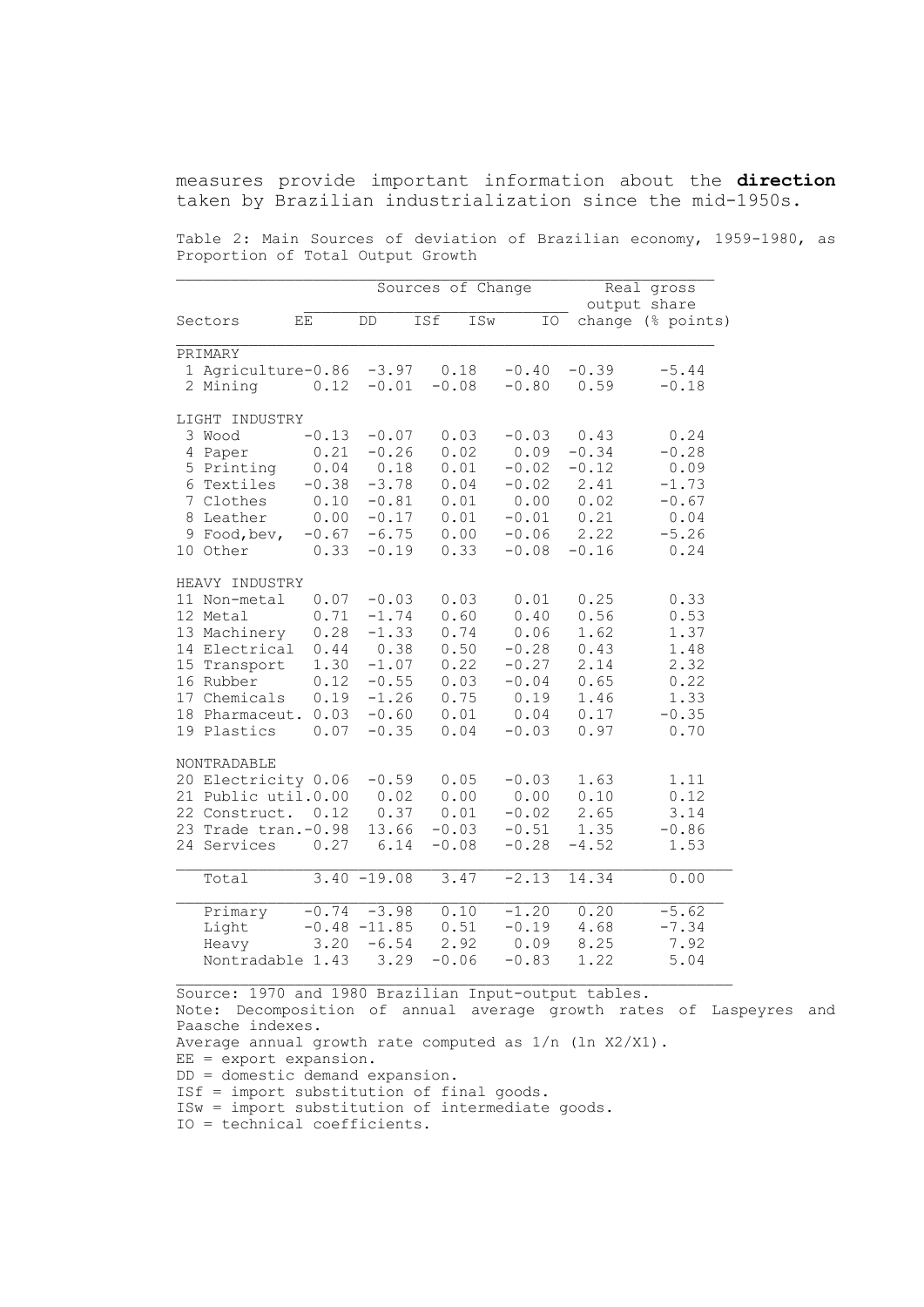# **4 The** *direction* **taken by the Structural change in the Brazilian economy**

It is generally accepted (OECD 1992:13) that positive structural change in an industrialized economy, corresponds to expansion in national sectors of the economy whose counterparts in the main industrial economies are also expanding, and similarly to contraction in sectors that are also declining in the main industrial world. In late industrialization the direction of the changes are not very different, i.e. the introduction of the main blocks of industries, which constitute the basic framework of the modern industrial economy, such as machinery, electrical equipment and chemicals. Moreover, a successful strategy of late industrialization such as South Korea (Amsdem 1989, and Hewit 1992) tries to reduce her technological gap by investing not only in the old sectors already developed in the industrial economies, but also investing in new emergent sectors such as micro-electronics or biotechnology.

Normally two measures can be used to assess the direction of these structural changes: technological intensity and output growth. This section examines firstly the direction as measured by the technological-intensity criterion and secondly the direction taken by Brazilian output-growth with respect to the agro-industrial system.

As regards the technological-intensity criterion, firstly it is necessary to examine which industries produce innovation in an industrial economy. Perroux<sup>26</sup> has suggested that the core of innovation in the industrial economies is produced basically by two groups of industries: **new**  industries based on nuclear power, electronics, and certain aspects of plastics and chemicals; and **modern industries** "those that constitute the basic framework of the modern production device - iron and steel, metal manufactures, engineering, electrical equipment, motorcars and aircraft" (Perroux 1988:68). The biotechnology industry can undoubtly be included in the first list (new industries).

Pavitt (1984) examined the sectoral patterns and trends in the production and use of 4,378 innovations in the UK from 1945 to 1983. The main results of his research (table 4.11) show that a few *cores* of sectors - *chemical, mechanical, machinery, instruments and electronics*, accounted for 64 percent of all UK innovations, and a further six, a "secondary" sectors - *metals*, electrical *engineering, shipbuilding / offshore engineering, vehicles,* 

i<br>L

 $2^{6}$ See chapter 1 section 1.4.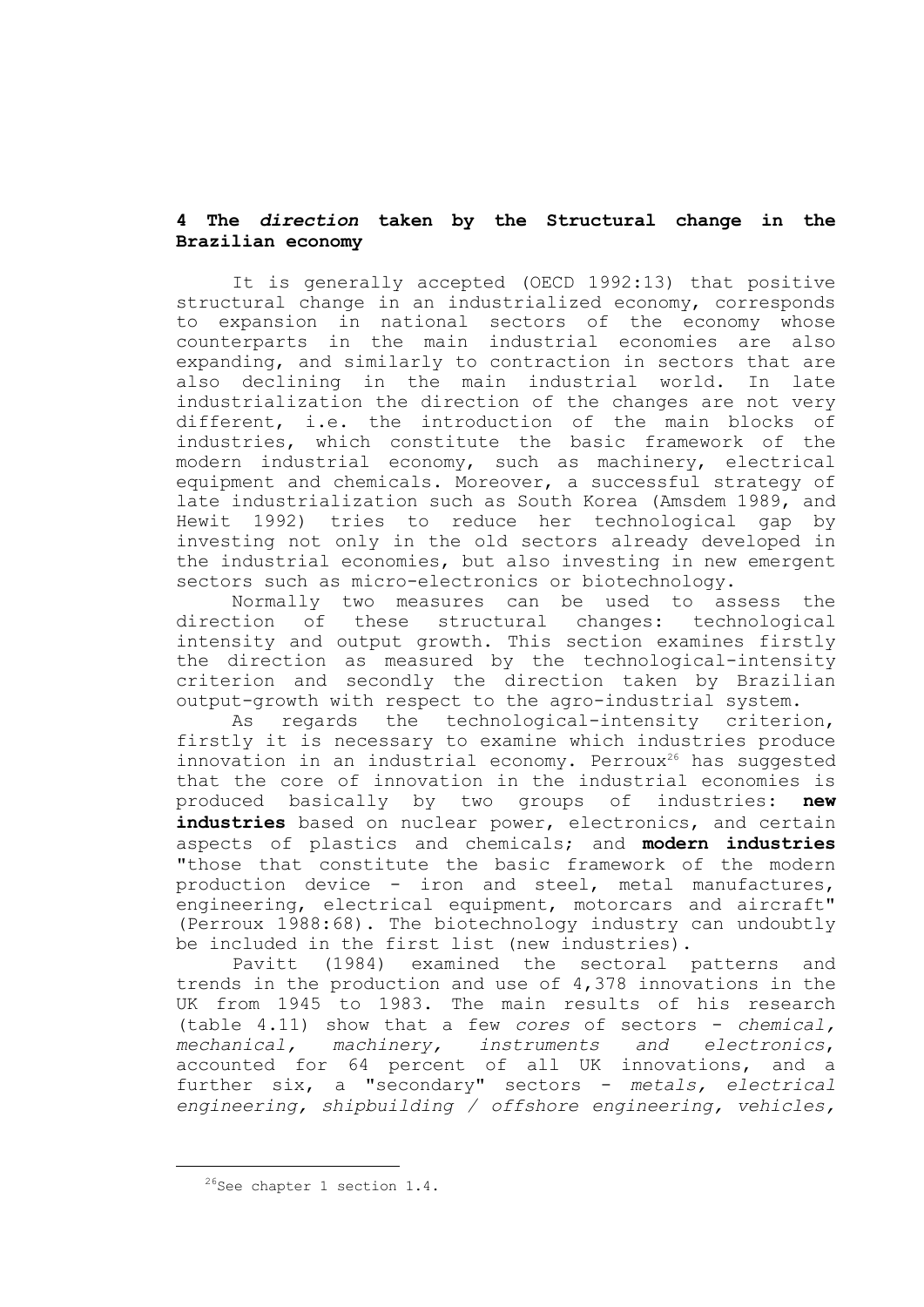*building materials and rubber and plastic* - accounted for almost 23 percent.

Together, these two groups (11 sectors) produced 87 percent of the all post-War UK innovations. The results also show that basically the technology used by the agricultural sector was produced more by other sectors than by the sector itself, in a relation of 1 to 8.

Sherer (1982) not only carried out a similar research for the USA, but also constructed a sectoral technological input-output matrix (production and use), based on patented inventions of more than 440 large USA companies in 1974, and the USA 1974 input-output table. Despite the well-known structural differences between the UK and the USA economies, Sherer's results were similar to Pavitt with the same two main groups of industries producing 86.7 percent of the all innovations. More importantly for this thesis, Sherer identified the main flow of technical change in the agricultural sector.

| Sectors                       | No of innovation<br>produced | No of innovation<br>Used |
|-------------------------------|------------------------------|--------------------------|
| Primary                       |                              |                          |
| Agriculture                   | 15                           | 121                      |
| Mining                        | 18                           | 279                      |
| Light                         |                              |                          |
| Food & drink & tobacco        | 82                           | 105                      |
| Textile, leather & clothing   | 146                          | 481                      |
| Paper                         | 40                           | 65                       |
| Printing                      | 15                           | 104                      |
| Heavy                         |                              |                          |
| Chemicals                     | 413                          | 167                      |
| Ferrous and non ferrous metal | 189                          | 190                      |
| Machinery                     | 910                          | 81                       |
| Mechanical                    | 331                          | 327                      |
| Instruments                   | 546                          | 120                      |
| Electrical/electronics        | 793                          | 383                      |
| Shipbuilding and offshore     |                              |                          |
| engineering                   | 137                          | 112                      |
| Vehicles                      | 226                          | 263                      |
| Aerospace                     | 141                          | 175                      |
| Diverse                       |                              |                          |
| Bricks, pottery,              |                              |                          |
| glass & cement                | 148                          | 105                      |
| Timber, rubber, plastic       |                              |                          |
| other goods                   | 122                          | 57                       |
| Nontradable                   |                              |                          |
| Construction                  | 43                           | 189                      |
| Utilities                     | 22                           | 103                      |
| Transport                     | $\overline{2}$               | 137                      |
| Business                      | 17                           | 116                      |

Table 3: Pavitt taxonomy of production and use of innovation by industry in the UK 1945-83.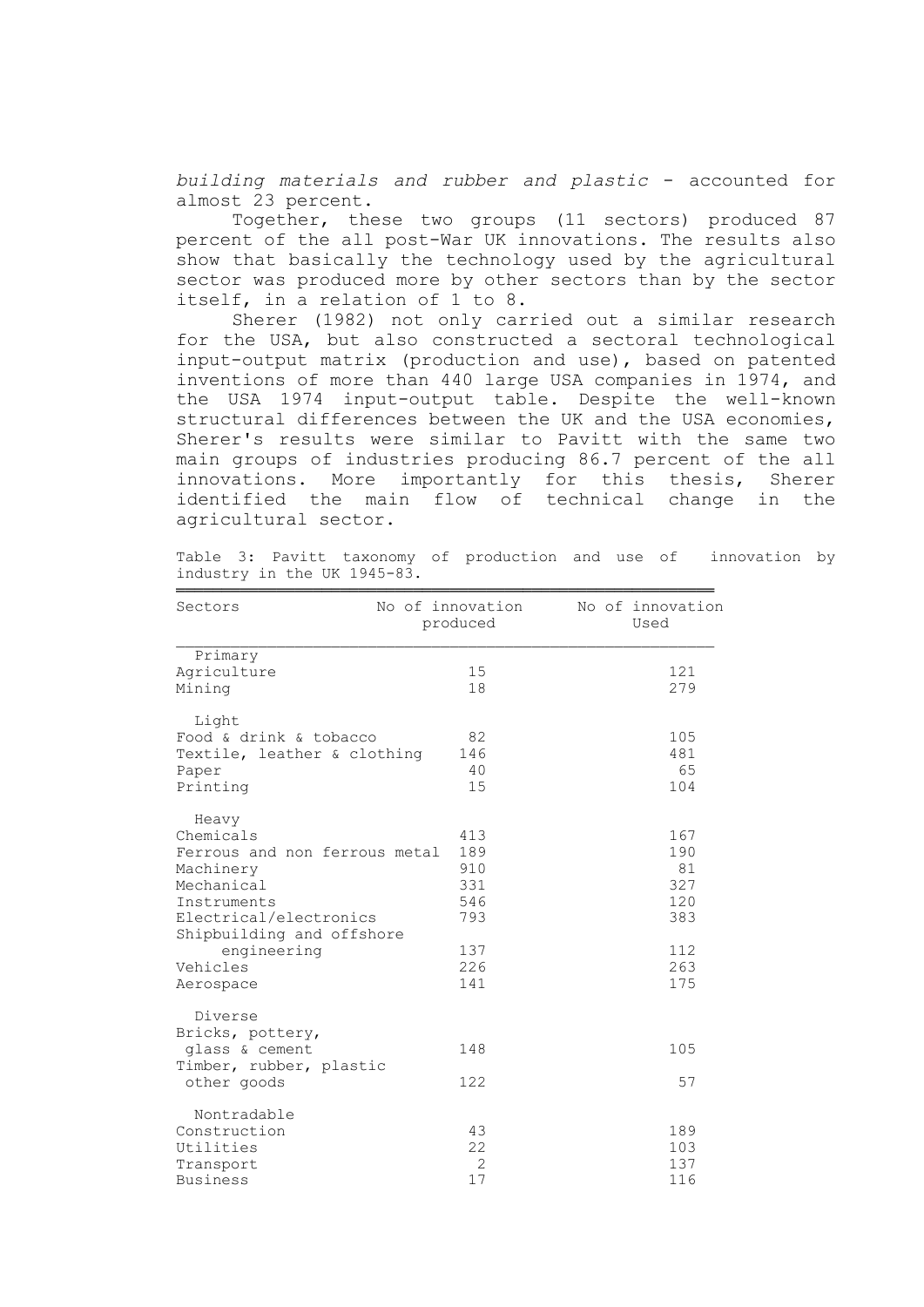| R&D                      | 3    | 128  |
|--------------------------|------|------|
| Other services           | 5    | 63   |
| Health care              | 4    | 187  |
| Defence                  | 0    | 124  |
| Other government service | 9    | 69   |
| Final consumers          | 0    | 126  |
| Total                    | 4378 | 4378 |
| Primary                  | 33   | 400  |
| Light                    | 283  | 755  |
| Heavy                    | 3687 | 1819 |
| Nontradable              | 105  | 1242 |
| diverse                  | 270  | 162  |

Source: Based on Robson, Townsend and Pavitt 1988.

From a total of US\$561.8O million spent on research and development (R&D), US\$128.1 million originated within the agricultural sector, with the other main suppliers being the chemical industry (agricultural chemicals supplying US\$142.8 million) the transport industry (motor vehicles and equipment supplying US\$78 million) and the pharmaceutical industry (supplying US\$32 million).The modern agroindustrial system depends heavily on the innovations coming from the chemical, transport and machinery sectors. The range of inputs supplied by the chemical industry varies from specialized inputs to agriculture, such as fertilizers, plant-protection products and pharmaceutical products to other specialized inputs to the different food and fibreprocessing industries, such as additives, preservatives, sweeteners, flavourings, artificial fibres. From the transport and machinery sectors the range of inputs varies from farm machinery to specific machine tools for agriindustry (Lemos 1992).

Nevertheless, as Sherer's research shows, an important part of the innovations activities of the agricultural sector came from within the sector. The specificity of agricultural production made the production of biological innovations a necessity in the own sector, historically by the government research. As suggested by Goodman (1989) and Kloppenburg (1990) the biological production/consumption cycle of agricultural production created unique problems for industrial *appropriation*. Seed is the core of crop production and the most important agricultural input. The introduction of hybrid corn in the 1930s is one of the best examples of the technological improvements within agriculture. The core of the Green Revolution was linked with the improvements derived from the new varieties of rice and wheat developed by the International agricultural research centres.

On the base of the R&D expenditure of 11 industrialized economies, OECD (1992) divided the manufacturing sector into three levels of technology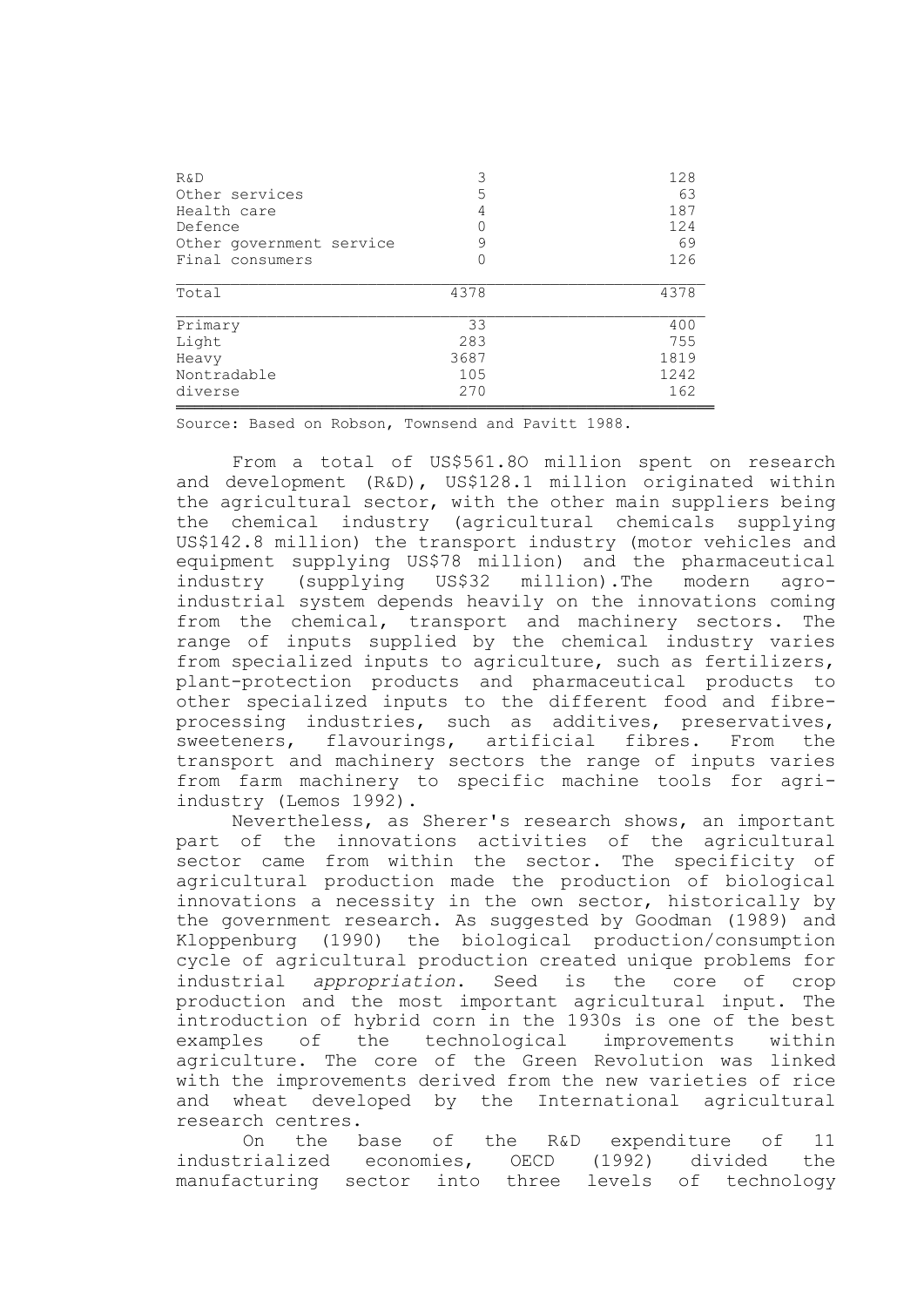intensity growth: High, medium and low. This division, despite suffering the limitation of being based only on one indicator-R&D expenditure and of excluding the agricultural and service sectors, complements the evidence of Pavitt and Scherer and gives a general picture of the technological intensity of the different industries in the industrialized economies.

Table 4: The Technology intensity groups within the manufacturing industry- Main industrialized countries.

| Erro! Indicador<br>não definido. High<br>technology                                                                                                 | Medium Technology                                                                                                                                    | Low technology                                                                                                                                                                                                        |
|-----------------------------------------------------------------------------------------------------------------------------------------------------|------------------------------------------------------------------------------------------------------------------------------------------------------|-----------------------------------------------------------------------------------------------------------------------------------------------------------------------------------------------------------------------|
| Aerospace,<br>Computers and office<br>machinery<br>Communication and<br>semiconductor,<br>Pharmaceuticals,<br>Instruments,<br>Electrical machinery, | Motor vehicles,<br>Chemicals,<br>Other manuf.<br>Non electrical<br>machinery, Rubber &<br>plastics,<br>Non-ferrous<br>Other transportation<br>equip. | Stone, clay & glass<br>Food & drink & tobacco,<br>Shipbuilding,<br>Petroleum refining,<br>Ferrous metals,<br>Fab. metals products,<br>Paper & printing,<br>Wood, cork & furniture,<br>Textiles, footwear &<br>leather |

 Note: Listed in descending order of R & D intensity. Source: OECD (1992:17).

In fact, the observation made by Perroux on the growing inducing industries are in line with the evidence of Pavitt, Sherer and OECD. Light industry - food, drink and tobacco, textiles, footwear, leather, paper and printing, wood, furniture - and the agricultural sector are among the less dynamic technological industries, using more technology than they produce. The core of sectors which induces technical change in a modern industrial economy can be found within the heavy industry, in particular the machinery, transport, chemical, mechanical and in the new industries such as micro-electronics (computers, communication and semiconductor) part of plastics, chemicals, and biotechnology.

Two digit aggregation of the Brazilian 1959 inputoutput table did not permit the separation of the respective individual industries considered by OECD as high and medium technology industries, from each others. Nevertheless, if the industries in question are considered at the two-digit level, examination of the results of tables 4.11 and 4.12 shows that the second phase of Brazilian industrialization from the mid-50s to the mid-80s proceed in the direction of the technology intensive groups (medium and high groups), mainly in the direction of the sectors termed by Perroux as modern industry. Some new industries (Aerospace, computers, communications, pharmaceutical, instruments and machinery)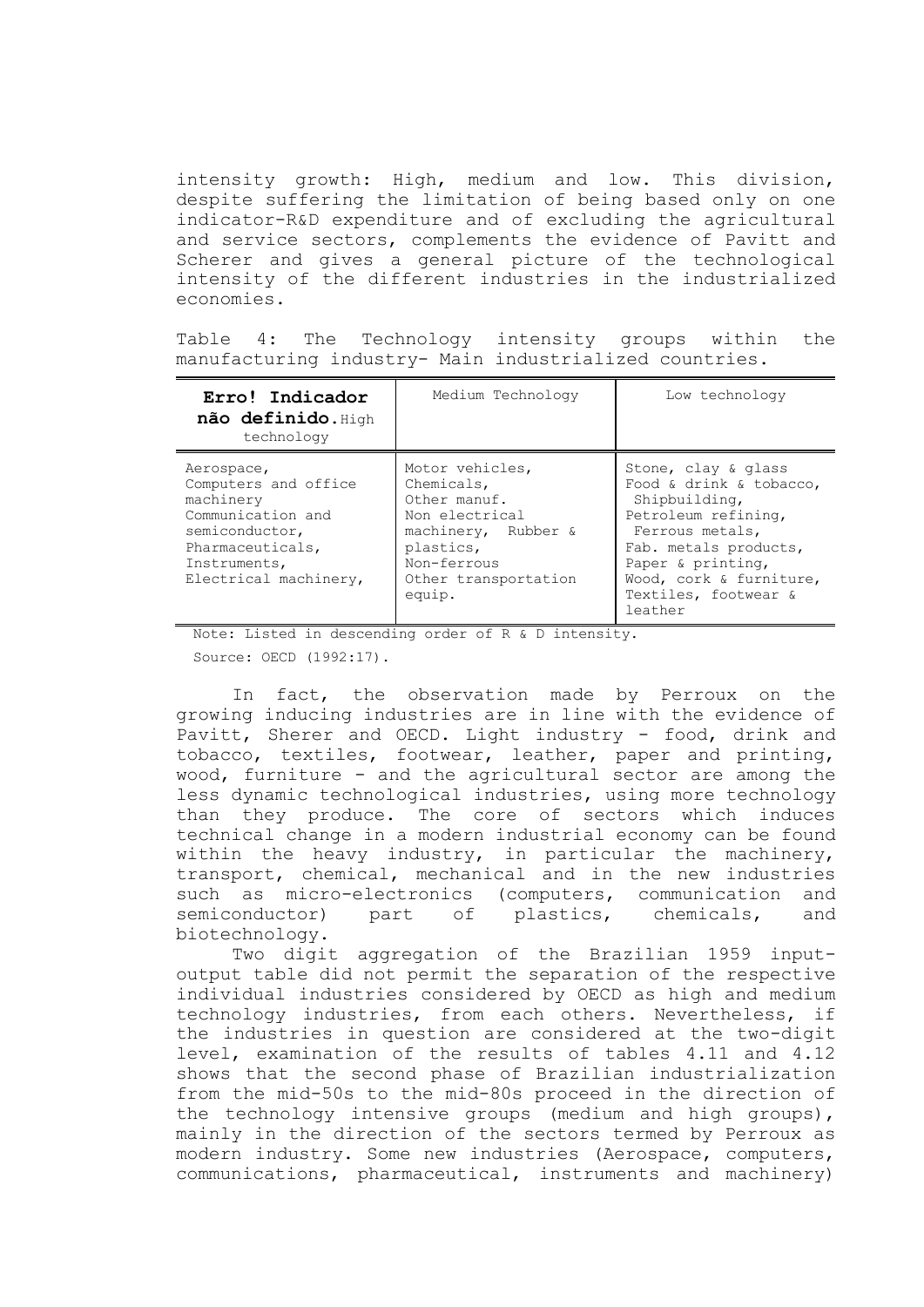at **least** were introduced into the country. Aerospace, telecommunications, and computers sectors obtained a clear industrial policy support in the 1970s, with some positive results. However other new industries (mainly the microelectronic industry) did not receive the same attention from the policy-makers. The general approach from the mid-50s, was one of the technological *laissez-faire*. This type of economic policy led to the main technology-intensive sectors being developed by multinational firms without a strong commitment of the development to an endogenous technological capability. Private Brazilian firms did not involve themselves in strong R&D sectors preferring investments in more traditional sectors.

Together with the development of important upstream industrial sectors such as chemical, transport, and machinery, the Brazilian agro-industrial system was stimulated by the creation of a strong and articulated farm research system in 1973 through the creation of the parastatal Brazilian Agricultural Research Enterprise (Embrapa). This company coordinated the works of 44 different research organizations and a wide range of national, regional or commodity specific agricultural extension institutions. This system has been doing important research and diffusion of new technologies in plants and soils, with new high-yilding varieties of seeds being released, and virgin infertile soils being incorporated into cultivated areas.

In relation to the second goal - the direction taken by Brazilian industrialization in respect to the agroindustrial system - the two measures discussed in the previous sections can be used: the absolute growth rate and the relative share. The figure belows show the direction of the structural change in Brazilian economy, as measured by the absolute output growth from 1959 to 1970 and to 1980, of the different sectors of the economy.

From a long rum perspective (1959-1980) the direction taken by Brazilian late industrialization was clearly towards the electrical, transport, machinery, plastics and chemicals sectors. The dynamism of the economy moved towards these sectors. In 1959 these sectors alone accounted for by 42.6 percent of the industrial investment, and in 1980 remained responsible for 33.89 percent (IBGE 1990). In the 1970s the process was less imbalanced with the difference of growth between the sectors being less intensive.

Agriculture and light industries were among the less dynamic sectors of the economy in the whole period, growing only by 4.8 percent, less than the national average in this period. This situation could perhaps lead to the conclusion that the agro-industrial system was not important in terms of growth in the second stage of Brazilian industrialization, i.e. they were declining activities.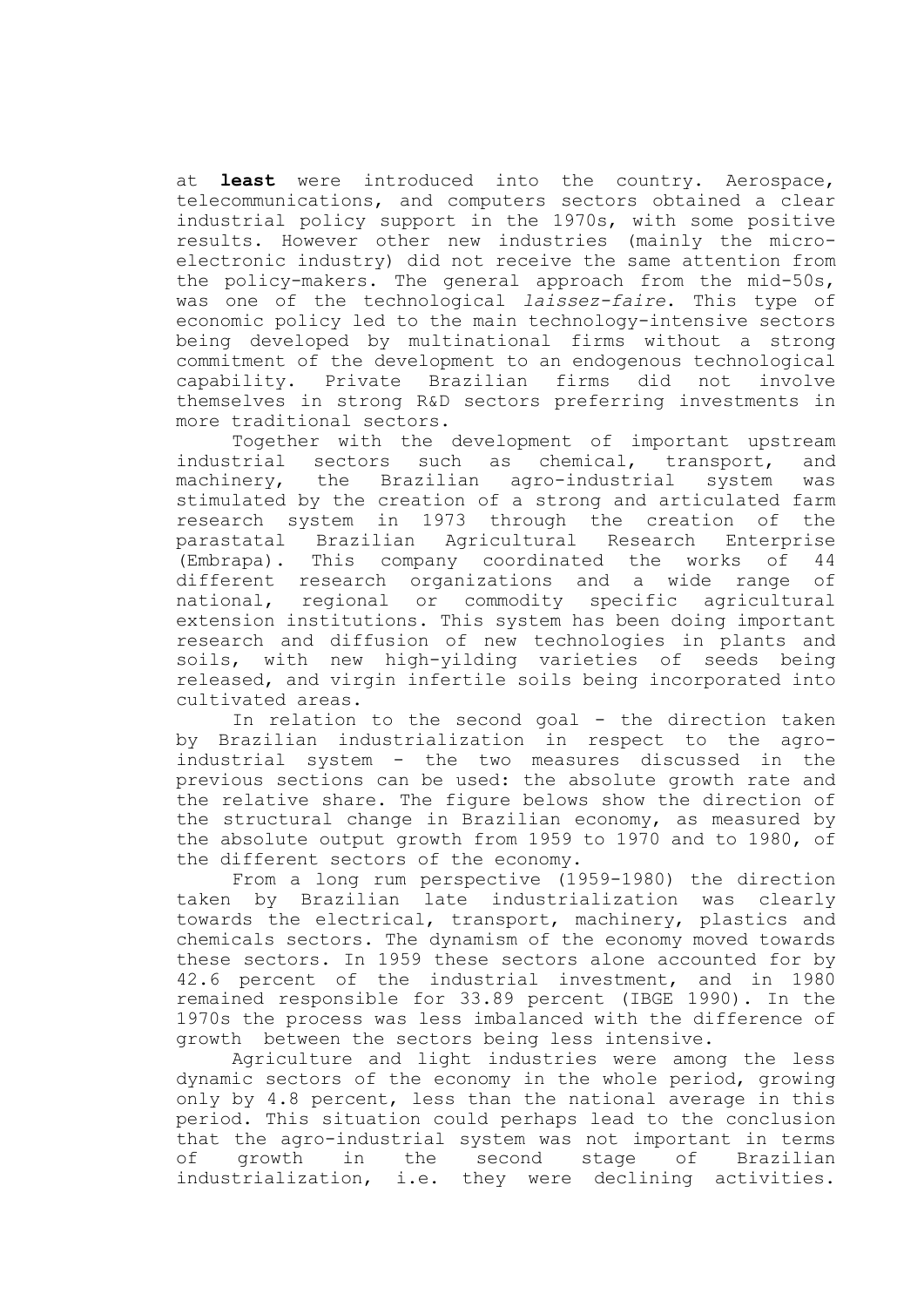Nevertheless these sectors are closely integrated, both by inter-sector connections and by final demand linkages, with the new blocks of heavy industries introduced in the country since the 1950s.

The transport and machinery sectors along with the chemical industry as discussed previously, are the most important suppliers of the modern agro-industrial system, and were among the most important sectors responsible for the Brazilian overall growth in this period. Table 5 shows the increasing participation of intermediate consumption in the total value of agricultural production.

| 1959 | 1970        | 1980        |
|------|-------------|-------------|
| 7.3  | 12.5        | 13.5        |
| 4.2  | 9.5         | 16.1        |
| 1.1  | 0.2         | 0.4         |
| 0.1  | 0.2         | 0.1         |
| 2.6  | 5.5         | 9.0         |
| 0.1  | 1.1         | 0.3         |
| 0.3  | 2.5         | 6.3         |
| 3.2  | 1.8         | 9.2         |
| 0.0  | 0.2         | 0.3         |
| 0.2  | 0.6         | 2.7         |
| 3.0  | 1.0         | 6.2         |
| 14.7 | 23.8<br>0.5 | 38.8<br>0.2 |
|      |             |             |

Table 5: Brazilian Agriculture-Intermediate consumption as percentage of the total value of production, 1959-1980.

Source: Brazilian Input-output tables.

From a meagre 14.7 percent in 1959, the participation of intermediate consumption increased to 38.8 percent in 1980. This indicator (intermediate consumption) shows the increased dependence of agriculture on industrial inputs. Increasingly the industrial sector *appropriated* parts of the agricultural production process. The upstream agriculture sectors with its forward linkages with agriculture, provided the basic source of transformation of Brazilian agricultural sector. However this process was not an homogeneous process. In fact only 25 percent of Brazilian rural properties could be considered as modern in 1980. This sector was responsible for 75 percent of the total output of Brazilian agriculture in 1980. The remaining 75 percent of the rural properties were basing their production basically in land and labour force.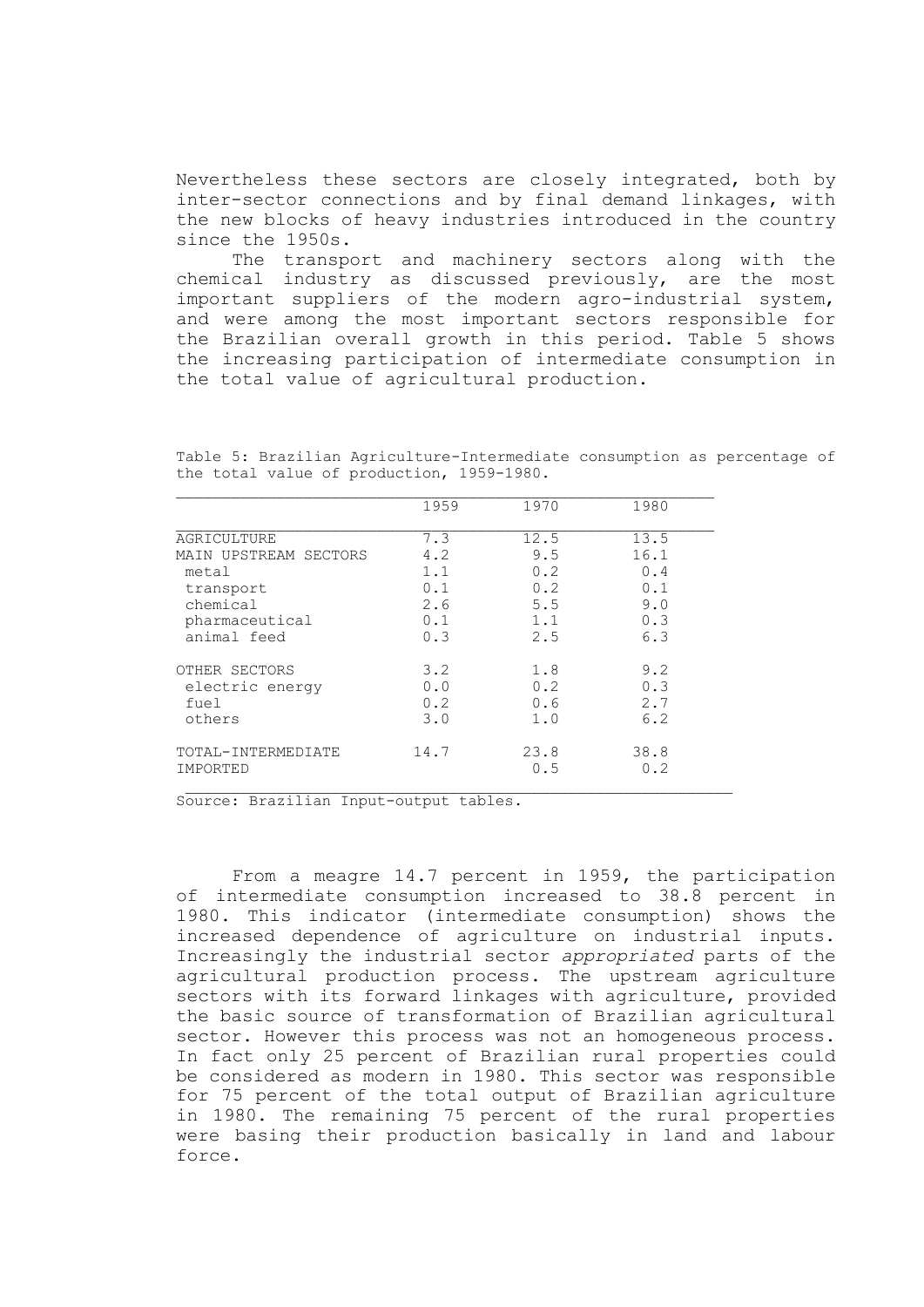Although the per capita income of Brazil was considerably lower than that of the industrialized economies, the pattern of income distribution and demand prevailing in the Brazilian economy favoured the growth of some of the same sectors which were growing fast in the industrialized world; the intermediate and consumer durable industries. Nevertheless, the results show that the process of structural change in Brazilian economy by 1980 did not follow exactly the same direction as was taken by the structural change in the main industrialized countries. In these countries the main direction taken was towards the services sector and the high-technological industries. Until 1980 the direction taken by Brazilian changes was towards the heavy industry, but not towards the most dynamic industries such as the micro-electronics.

According to the second measure examined - the relative share - the direction of the Brazilian structural change was towards the diversification of the industrial structure i.e. away from agriculture and light industry, but not very far from the Brazilian agro-industrial system. Agriculture and the light industries were, as already suggested, the only sectors which lost share within the economy in this period. These two sectors lost 20.93 percent points between 1959 and 1980. In the face of this movement, light industry and agriculture decreased their shares in the total output, that of agriculture decreasing from 16.57 percent in 1959 to 7.64 in 1980, and that of light industry from 23.57 percent in 1959 to 16.06 in 1980. On the other hand, heavy industry increased its share in the total manufacturing output from 47.52 percent in 1959 to 60.59 percent in 1980 (IBGE 1990). The diversification of Brazilian exports is another indicator of the direction taken by the changes in the Brazilian economy. Table 6 shows the evolution of Brazilian exports from 1959 to 1980.

| Sectors                      | 1959  | 1970  | 1980  |
|------------------------------|-------|-------|-------|
| Primary                      |       |       |       |
| Agriculture                  | 10.04 | 9.07  | 2.91  |
| Mining                       | 2.13  | 4.11  | 8.06  |
| Light                        |       |       |       |
| Wood & Furniture             | 0.06  | 3.62  | 1.55  |
| Paper and Print.             | 0.06  | 0.33  | 2.29  |
| Textiles                     | 0.76  | 7.27  | 3.32  |
| Clothing, foot. leather 1.71 |       | 1.35  | 2.63  |
| Food & bev. & tob            | 51.68 | 40.55 | 27.06 |
| Other industries             | 0.05  | 1.48  | 1.63  |
| Heavy                        |       |       |       |
| Non-metallic                 | 0.17  | 0.37  | 0.62  |
| Metal products               | 0.01  | 4.37  | 6.05  |
| Machinery                    | 0.12  | 2.25  | 4.49  |
| Electrical equip.            | 0.01  | 0.72  | 3.84  |

Table 6: Shares accounted by each sector in the total exports, 1959-1980, (in percentages)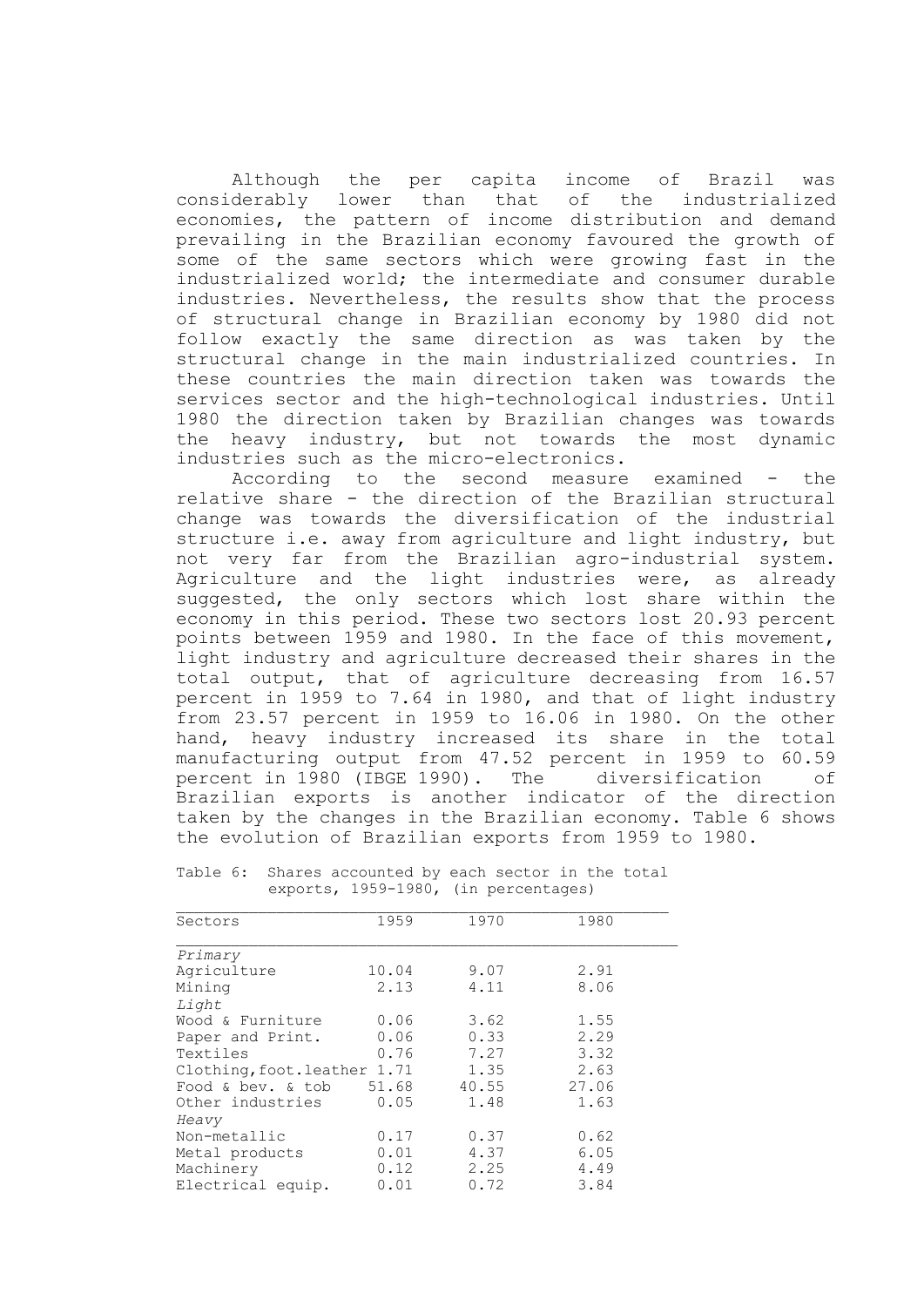| Transport equip.  | 0.07  | 0.67  | 7.77  |
|-------------------|-------|-------|-------|
| Rubber            | 0.03  | 0.16  | 0.51  |
| Chemicals         | 5.38  | 1.94  | 5.07  |
| Pharmaceutical    | 0.05  | 0.22  | 0.34  |
| Plastics          | 0.00  | 0.01  | 0.26  |
| Non-tradable      |       |       |       |
| Public utilities  | 0.00  | 0.00  | 0.00  |
| Construction      | 0.00  | 0.00  | 0.82  |
| Trade & transport | 27.66 | 21.51 | 19.05 |
| Services          | 0.00  | 0.00  | 1.75  |
| Total             | 100   | 100   | 100   |

Source: Brazilian Input output tables.

The exports which in the mid-50s were based mainly on agriculture and food industries (mainly coffee) diversified within the agro-industrial system such as soyameal, and towards other sectors such as transport and machinery. In 1980 agriculture and light industry contributed only 41.4 percent of the total exports as compared to 64.4 percent in 1959. The Brazilian case has some similarities with Linder's (1961) case of **representative demand**, where comparative advantage is acquired through production for domestic demand. The learning process involved in the Brazilian late industrialization without a strong commitment with export targets, took some time before the sector was able to compete in international market.

### **5 Main Conclusions**

The development of the decomposition technique provides economic historians with an strong tool for analyzing, from the demand side, the main sources of structural change that took place in Brazilian economy and in other countries in the last few decades.

The Brazilian economy grew rapidly from the 1950s to the beginning of the 1980s. The two most important groups of industries that constitute the core of a modern industrial economy were introduced into Brazil during this period, and contributed positively to the overall economic growth.

Despite output growth being more intense in the 1970s the pattern observed suggests firstly, an increasing importance of domestic final demand followed by export expansion as the dominant sources of change, and secondly, a decreasing importance of import substitution and of the input-output coefficient for change. The diversification of the basket of consumption associated with Engels' law partly explains the increasing importance of the domestic final demand during the period. In the food, drink and tobacco sector, exports alone contributed almost 25 percent of the overall growth. The Brazilian economy, which specialized in agricultural exports until the 1950s, diversified its exports in the following decades, with all industries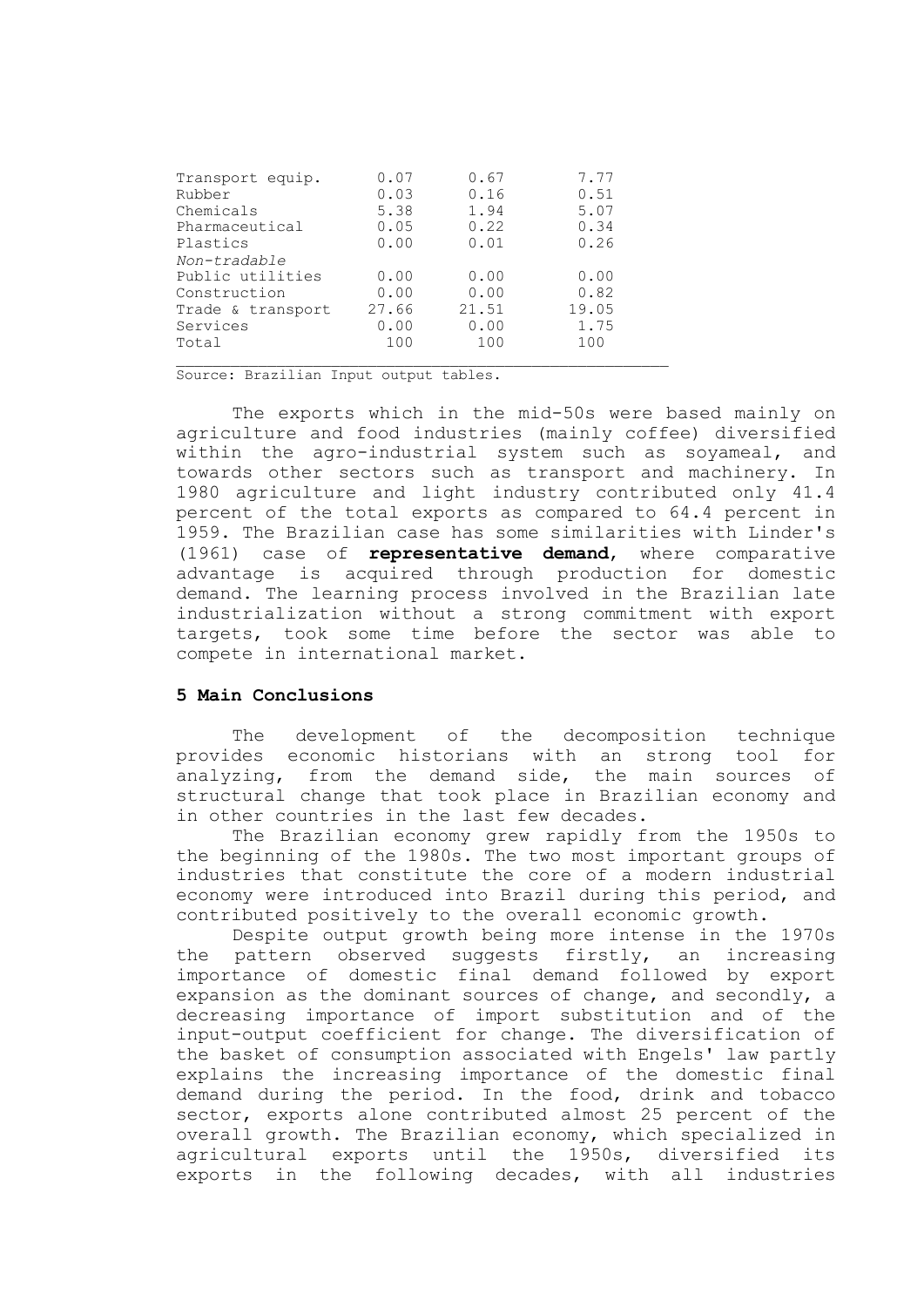contributing to the export growth. Input-output coefficients represented another important source of growth for the Brazilian economy during this period as a result of increased intermediate linkages among the heavy and other industries. The increasing connection between agriculture and its upstream industries was confirmed by the positive contribution of technical change to the growth of the agricultural sector between 1959 and 1980.

A significant shift in the share of real output in favour of heavy industry took place in the Brazilian economy during this period. Within heavy industry, the chemical, transport, plastics and electrical sectors gained the largest share. Agriculture and light industry were among the less dynamic sectors of the economy, loosing shares during these two decades of profound structural change. Despite the direction of the structural change being towards heavy industry, the Brazilian agro-industrial system also benefited from this direction as a result of the backward linkages with the chemical, transport, machinery, and pharmaceutical industries.

Finally, the main sources of growth of employment were outside the agriculture sector mainly towards the industrial and to the nontradable sector. More than 18 million jobs were created in the industrial and nontradable sectors between 1959 and 1980. Whereas the main source of output growth was heavy industry, the main source of employment growth was the nontradable sector (14.7 millions of new jobs). Domestic final demand was the main source of employment growth in both periods, increasing in the 1970s. Input-output changes in the 1970s and labour productivity in the period with more intensively in the 1970s decrease the amount of working population in the economy.

The Brazilian economic policy and in particular the industrial and trade policies of the the 1950s and also of the post-64 were an important variable in explaining the economic growth and different performances within the main sectors of the economy, despite the decomposition I-O model did not alow to conclude the causal-effect relation.

This is particularly true of the industrial policies of the Kubitschek (1955-60) and Geisel (1975-79) governments. An ambitious economic plan executed by the Kubitschek government (Target Plan) tried to overcome the main bottleneck of the economy through import substitution policies, with the aim of stimulating the domestic market. Another economic plan (II National Development plan) of the Geisel government in the mid-70s also implemented an importsubstitution strategy combined with increasing export incentives in order to overcome the international oil crisis through investments in intermediate goods such as fertilizers, petrochemicals, paper, non-ferrous metal etc.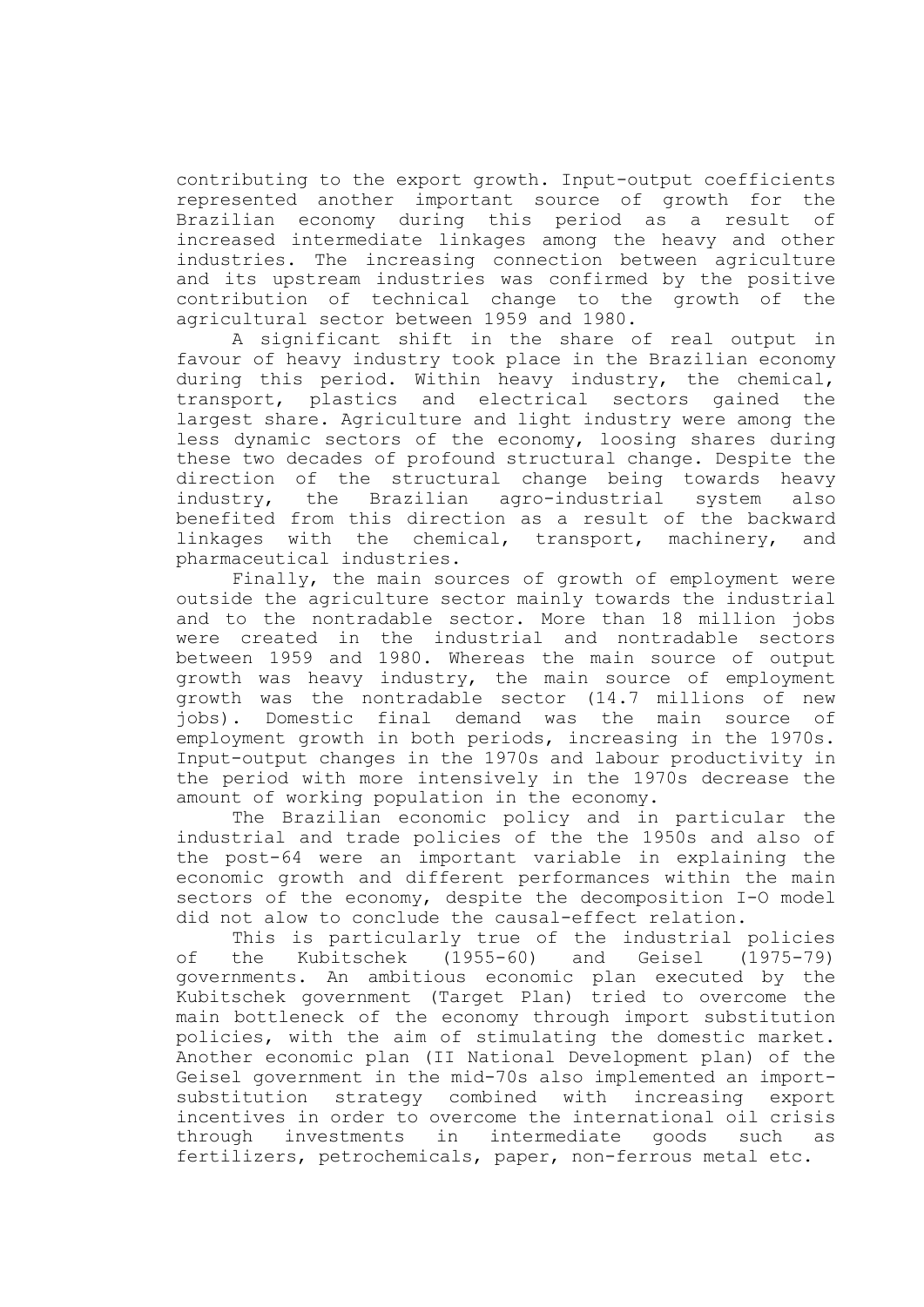### **BIBLIOGRAPHY**

Amsden A. (1989), *Asia's Next Giant South Korea and Late Industrialization*, Oxford University Press. Oxford. Baer, W (1979), *The Brazilian economy: Growth and Development*. Second edition, Praeger, New York. Bulmer-Thomas, V. (1982), *Input-Output Analysis in Developing Countries sources, methods and applications*, John Wiley & Sons Ltd, New York. Castro, A. B & Pires de Souza (1985), *A Economia Brasileira em Marcha Forcada*, Editora Paz e Terra, Rio de Janeiro. Chenery, H.B. (1960), Pattern of Industrial Growth in *American Economic Review*, vol. 50 No 4 (set 1960). Chenery, H. B., Shishido, and T. Watanabe (1962), The Pattern of Japanese Growth, 1914- *Econometrica* 30:98-139. Chenery, H.B., Robinson, and M. Syrquin. 1986, *Industrialization and Growth: A Comparative Study,* Oxford University Press, New York. Fundacao Getulio Vargas (FGV) - *Conjuntura Econômica*. Different numbers in special V.27 n.6, 1973; V.30 n.2 n.10, 1976; V.33 n.7 n.8 1979; V.35 n.6, 1981; V.40 n.6, 1986. Hewitt T, Johnson H. and Wield D. edit. (1992), *Industrialization and Development*, The Open University Oxford. Instituto Brasileiro de Geografia e Estatistica IBGE (1979) *Matriz de relacoes intersetoriais do Brasil 1970*, Rio de Janeiro. ───────────- (1987), *Matriz de relacoes intersetoriais do Brasil 1975*, Rio de Janeiro. ───────────- (1989), *Matriz de relacoes intersetoriais do Brasil 1980*, Rio de Janeiro. ───────────- (1990), *Estatisticas Historicas do Brasil*, 2nd. edition Rio de Janeiro. Instiuto de Pesquisas Economica-IPEA (1967), *Relações interindustriais do Brasil 1959*, Rio de Janeiro. Kloppenburg Jr.J. (1990), *First the Seed - The political economy of plant biotechnology*, Cambridge University Press, Cambridge. Kubo Y & Robinson S. (1984), Sources of Industrial Growth andstructural change; a comparative study of eight countries in UNIDO *Procedings of the Seventh International Conference of Input-Output Techniques*. United Nations New York. Kubo Y. (1985), A Cross Country Comparison of Interindustry Linkages and Role of Imported Intermediate Inputs, *World Development* 13 (december):1287-98. Kubo, Y, J, de Melo, S. Robinson, and M. Syrquin (1986), The methodology of multisector compartive analysis. In Chenery, H.B. Chenery, S. Robinson, and M. Syrquin 1986. *Industrialization and Growth: A Comparative Study*. New York: Oxford University Press. Lemos, Mauro (1992), *The agro-food system in semi industrialized countries*: the Brasilian case. Ph.D thesis. University of London. Luken, M. (1990), *Traditional Labour Intensive Industries in Newly Industrializing Countries: The case of Brazil*, Kierlir Studien 231, Tubingan. OECD (1992), *Structural Change and Industrial Performance. A seven country growth decomposition study*. Paris. Pavitt, K. (1984), Patters of Technical Changes: towards a taxonomy and a theory, *Research Policy*, vol 13, no. 6: 343-74. Perroux, F. (1988) The pole of development's new place in a